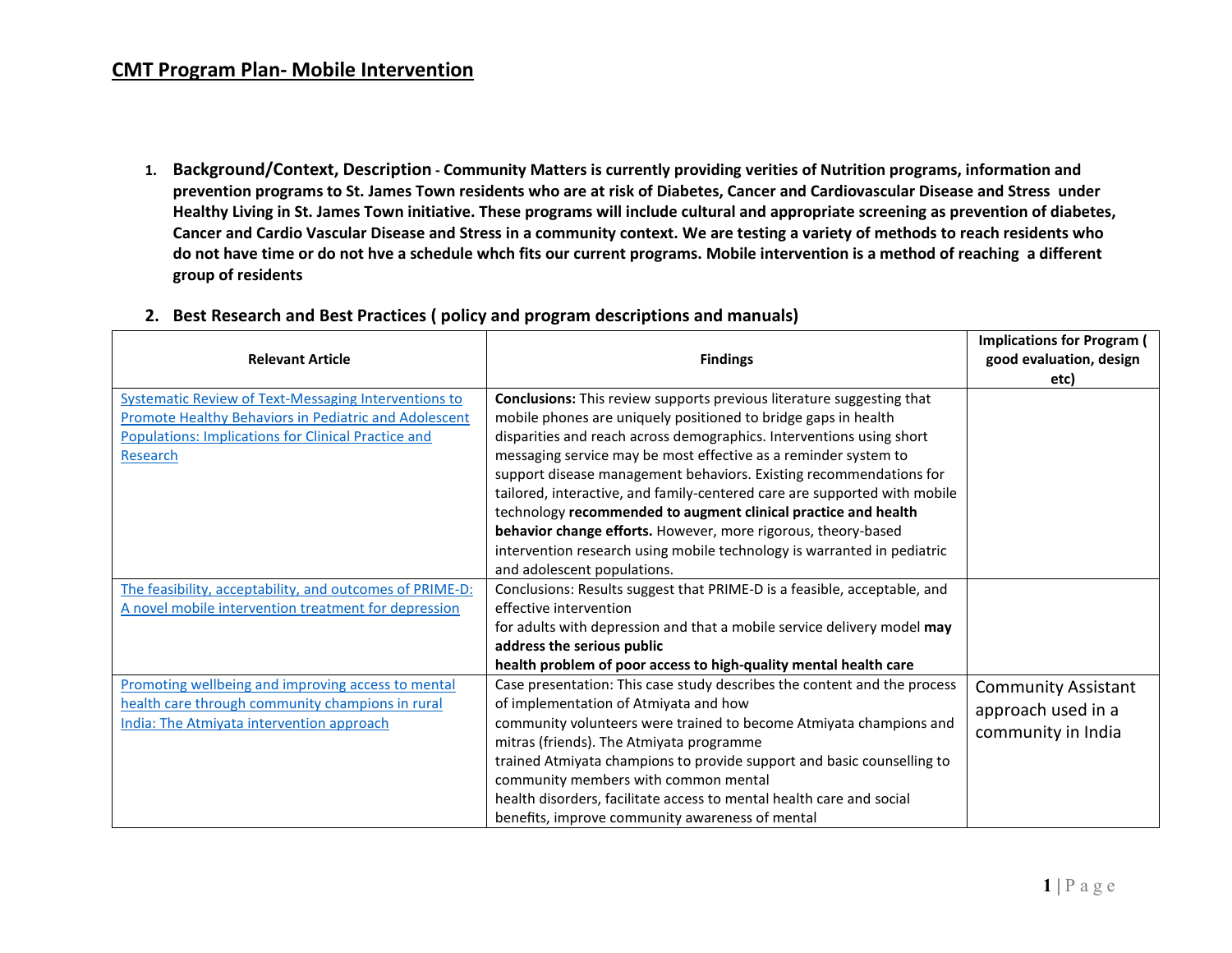|                                                                                                                                                                                                          |                                                                                                                                                                                                                                                                                                                                                                                                                                                                                                                                                                                                                                                                                                                                                                                                                                                                                                                                                 | <b>Implications for Program (</b> |
|----------------------------------------------------------------------------------------------------------------------------------------------------------------------------------------------------------|-------------------------------------------------------------------------------------------------------------------------------------------------------------------------------------------------------------------------------------------------------------------------------------------------------------------------------------------------------------------------------------------------------------------------------------------------------------------------------------------------------------------------------------------------------------------------------------------------------------------------------------------------------------------------------------------------------------------------------------------------------------------------------------------------------------------------------------------------------------------------------------------------------------------------------------------------|-----------------------------------|
| <b>Relevant Article</b>                                                                                                                                                                                  | <b>Findings</b>                                                                                                                                                                                                                                                                                                                                                                                                                                                                                                                                                                                                                                                                                                                                                                                                                                                                                                                                 | good evaluation, design           |
|                                                                                                                                                                                                          |                                                                                                                                                                                                                                                                                                                                                                                                                                                                                                                                                                                                                                                                                                                                                                                                                                                                                                                                                 | etc)                              |
|                                                                                                                                                                                                          | health issues, and to promote well-being. Challenges to implementation<br>included logistical challenges (difficult ter-<br>rain and weather conditions at the implementation site), content-related<br>challenges (securing social welfare benefits<br>for people with CMDs), and partnership challenges (turnover of public<br>health workers involved in referral chain, resist-<br>ance from public sector mental health specialists).<br>Conclusions: The case study serves as an example for how such a model<br>can be sustained over time at low cost. The<br>next steps of the programme include evaluation of the impact of the<br>Atmiyata intervention through a pre-post study<br>and adapting the intervention for further scale-up in other settings in<br>India                                                                                                                                                                 |                                   |
| Fahimeh's research: a review article about M.I in M.H<br>field especially by S.MS and apps in three dimensions: 1)<br>Improve people mental health .2) Psychosocial<br>wellbeing 3) Social Relationship. | In this review, the writer mentioned some advantages and disadvantages<br>of mobile intervention Advantages: 1) It can broaden the demographic<br>groups that can be reached.2) Can be more affordable for low-income<br>group compare to face-to-face. 3) Can target specific group such as<br>people who are living with or at risk for mental health illness and people<br>in remote location. 4) It is convenient and easy to use. 5) It can help to<br>hold healthy habits, because it can be reputed cross time.<br>Disadvantages: 1) Although mobile have been widely adapted, it may still<br>be challenging to recruit certain population, such as elderly, children and<br>transient population. 2) There is a low control on situation of client.3) It<br>is possible that safety feeling of participation decreases. 4) People in<br>mental health issue may feel isolation if mobile intervention replace<br>face-to-face actions. |                                   |
| Other articles researched by Fahimeh                                                                                                                                                                     | As conclusion, they perceived that with incremental improvement in<br>design, methodology and innovation, mobile technology has the<br>potential to play a key role in transforming the health care delivery<br>process.<br>In third article (cell phone intervention for you), we have a randomized,<br>controlled trial of behavioral weight loss intervention for young-adults                                                                                                                                                                                                                                                                                                                                                                                                                                                                                                                                                               |                                   |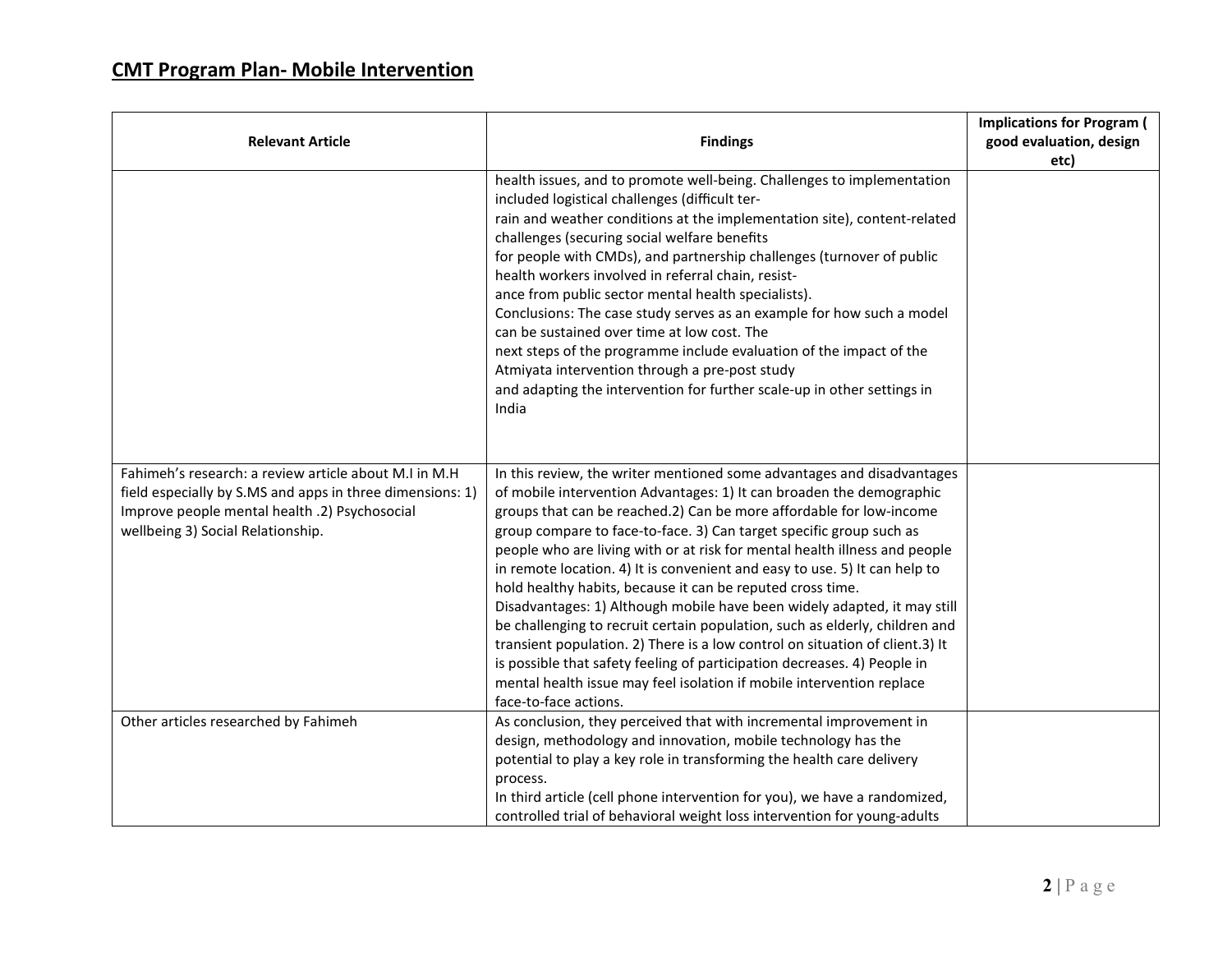| <b>Relevant Article</b> | <b>Findings</b>                                                                                                                                       | <b>Implications for Program (</b><br>good evaluation, design<br>etc) |
|-------------------------|-------------------------------------------------------------------------------------------------------------------------------------------------------|----------------------------------------------------------------------|
|                         | using mobile. It was a study on comparison between personal coach and<br>cell phone control, which shows no differences between these two<br>methods. |                                                                      |
|                         |                                                                                                                                                       |                                                                      |
|                         |                                                                                                                                                       |                                                                      |

## **1. Program Objective/Hypothesis:**

#### **Support Isolated residents**

- How to identify isolated residents
- Identify with people are more comfortable using telephone than attending a program
- Help people in crisis who would not normally be seen

## **Support participants to meet their health goals**

- Continuity with participants
- How individuals will gain benefit
- Improve the quality of individual health
- Acculturation of newcomers, deal with stress and stigma
- Meet the needs of a younger community

## **Learning**

• Community Assistant benefit from learning how to develop mobile application skills

#### **Outreach**

- Promote our programs
- Touch base with people we have not seen in a while
- Inform of events where people have a specific interest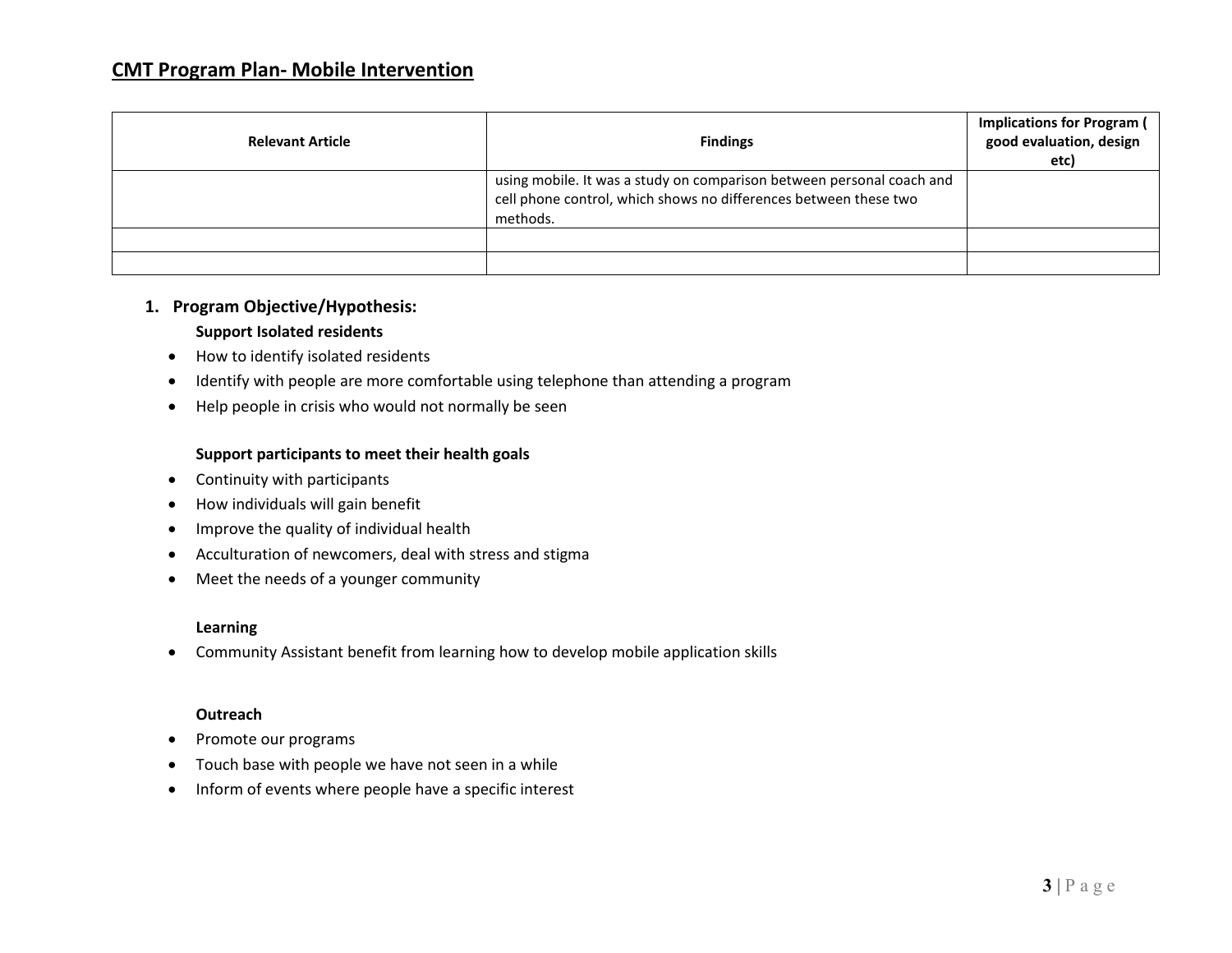## **CMT Program Plan- Mobile Intervention**

**Target Population: Residents of St. James Town**

## **D. Program Outcomes:**

#### **Community**

- Less mental health issues in the community
- Increasing numbers of participants
- Screen more residents for health conditions
- Increased health awareness in the community
- A better community support system
- Established long term relationship with neighbours

## **Community Assistants**

- Community Assistants see mobile applications as integral to their job
- Community Assistants become proficient with technology and create new approaches which broaden our own employment horizons

#### **Participants**

- Participants report that they feel more in control of their overall health
- Increased social networking amongst participants leading to improved health habits
- Increased sense of connection
- Participant is empowered to use the Mobile App
- Increased participant motivation to improve their own health

#### **Community Organizations**

• Learning transferred to other organizations

#### **E. Program Outputs:**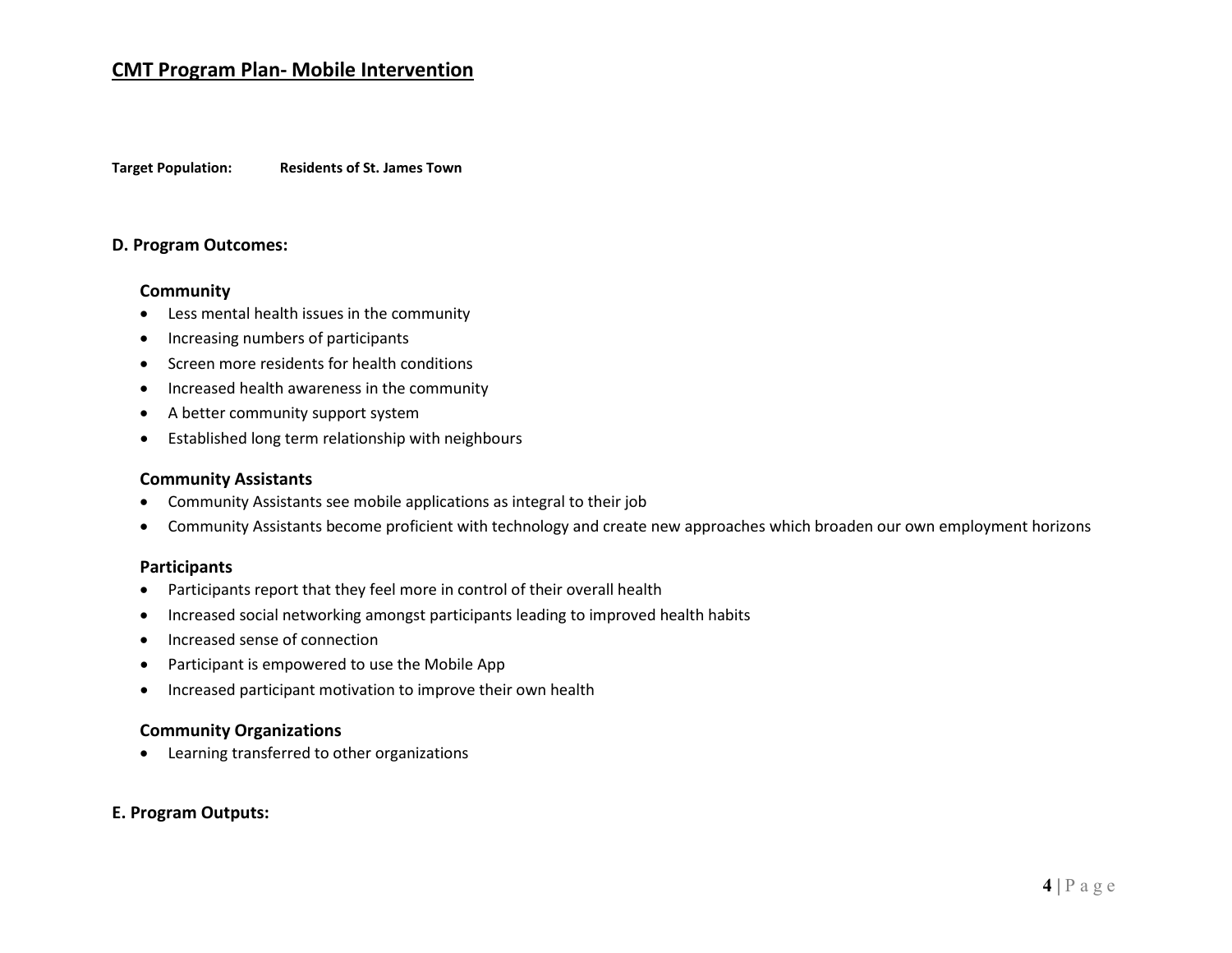## **CMT Program Plan- Mobile Intervention**

- Data base accessible by participants
- Mobile Intervention Training Curriculum
- Instruction video using Mobile Intervention
- Interview Questionnaire

## **F. Potential Program Partners:**

#### **Initial Interview Process**

- 1. Review and complete health planner
	- a. Identify health concerns of participants
- 2. Discuss Health Goals
	- a. Have they be tried before
	- b. If yes did they work why, did they not work why not
	- c. What does the participants need to best achieve health goals

## Pre and Post test: Participant Questions

|    |                                                                        | Rating  |
|----|------------------------------------------------------------------------|---------|
|    | I feel I have control of my general health                             | 1234567 |
| z. | I believe my social networks contribute to my overall health           | 1234567 |
| 3. | I am satisfied with my sense of connection with others in my community | 1234567 |
| 4. | I use the mobile data base to help me with my health goals             | 1234567 |
| 5. | I am motivated to improve my own health                                | 1234567 |